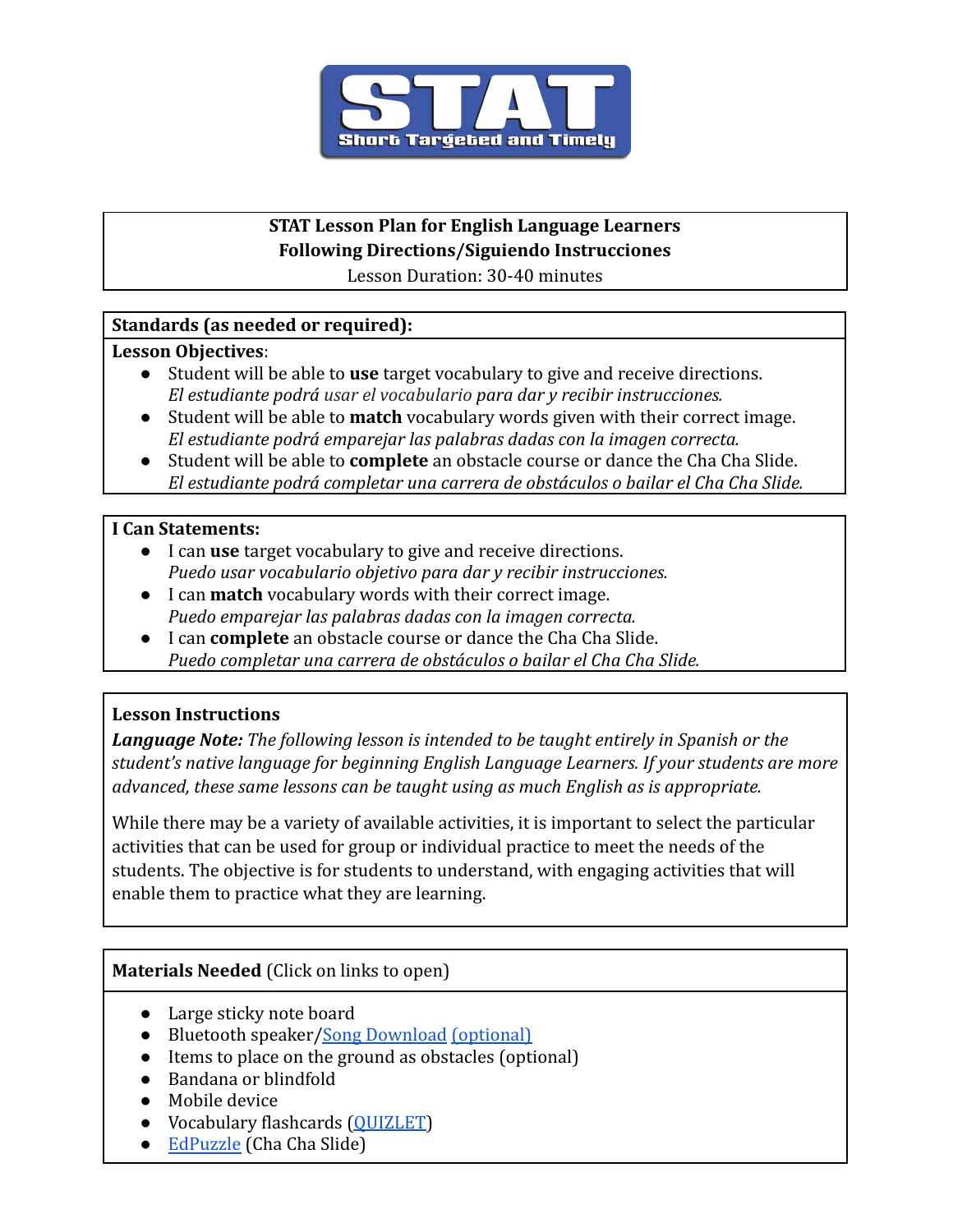

- Copies of [Pre-Test](https://docs.google.com/document/d/1VhJXj9V_177yR6DNG2RVUHG1bHjL89OJeSkAY4oTfKg/edit) and [Post-Test](https://docs.google.com/document/d/1OBol99Fq-O3B-P3-PNI2rtaYMRqyPNClPwYkbJ8DmJ4/edit?usp=sharing)
- Vocabulary Image [Guide Sheet](https://docs.google.com/document/d/1Ve8aVOrbqLLK1U_fkKS7br_wpS8uKcEiVn2KHZgE7i0/edit)
- [Vocabulary Practice Sheet](https://docs.google.com/document/d/14Ba3U8rZR7NhfvQZMdWYE613RzhtJ7wVRKjIEf_Ya2U/edit)

| <b>Obstacle Course</b> | Cha Cha Slide (additional) |
|------------------------|----------------------------|
| Left                   | Slide                      |
| Right                  | Criss Cross                |
| Reverse/Backward       | Hands on your knees        |
| Forward/Straight       | Clap your hands            |
| Stop                   | Freeze                     |
| Go                     | Cha Cha real smooth        |
| Turn                   | Hop                        |
|                        | Stomp                      |
|                        | <b>Turn Around</b>         |

### **Pre-Test Questions**

- 1. What direction is the arrow pointing?
- 2. What direction is the arrow pointing?
- 3. What does this sign mean?
- 4. What direction are they walking?
- 5. What word means to go straight?

#### **Introduction/Opener/Activate Prior Knowledge**

- In a group ask your students if they have ever had to give someone directions. What or where were they trying to give directions? Were they directions to find something in a store? Were they directions to drive to a new place?
- After students have responded, ask them to repeat or share some of the words they may have used. The instructor may write words/responses given by students on the large sticky note board and share the English/Spanish or other language equivalent.
- Instructor may use a toy car to model its navigation from point A to point B, demonstrating the need to give it directions.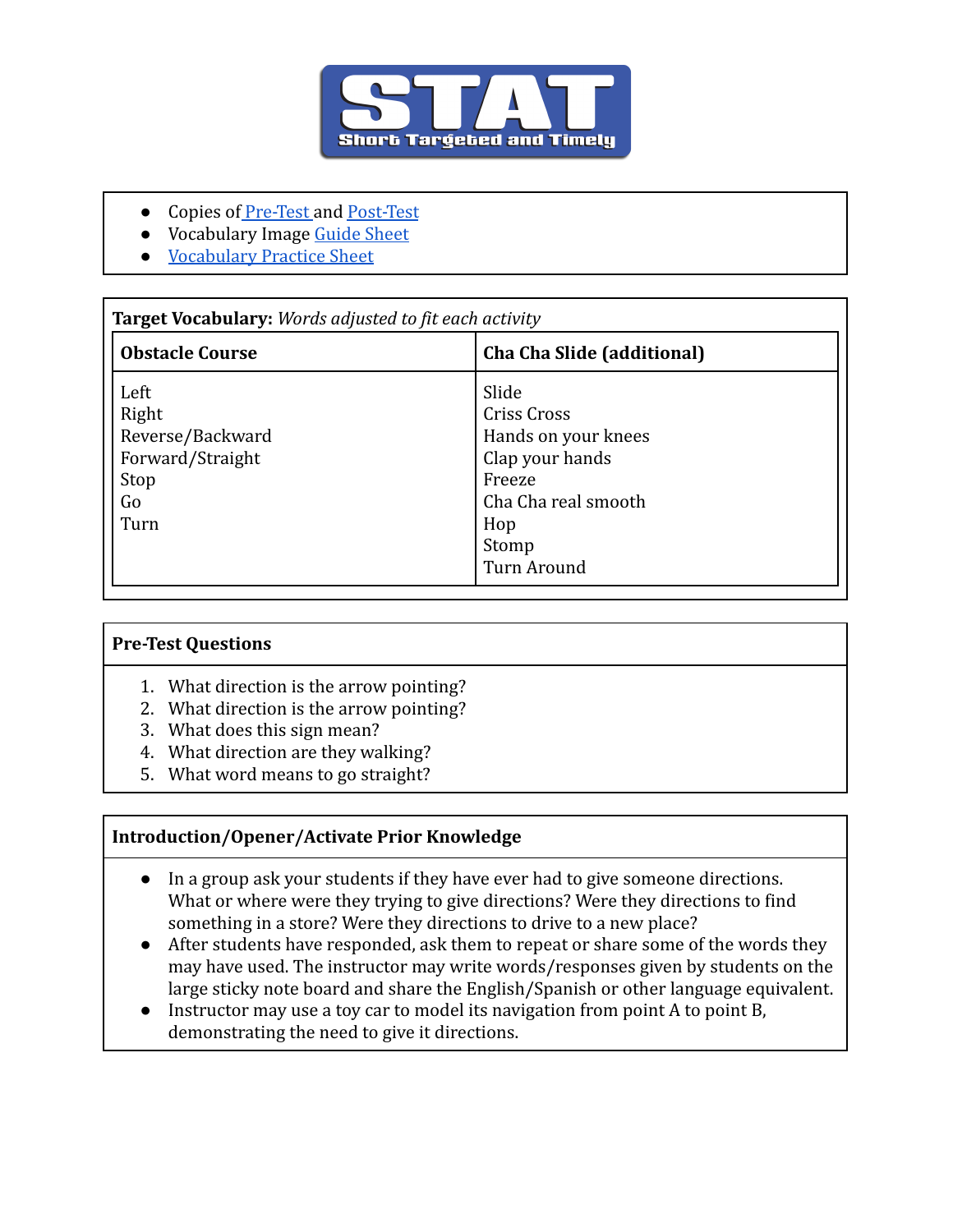

### **Introduce Key Vocabulary**

Distribute work vocabulary worksheet. Instructor will go through each word in English, Spanish, and practice pronunciation.

- *I say: left, We say: left, You say: left.*
- *●* Instructor may put their finger on their chin as a signal for when the instructor speaks and on their ear for when students speak. Say the words/phrases in English and have students repeat. Continue this method for each vocabulary word chosen.
- *●* Repeat the word *left.*
	- Look at your big thumb and say *left.*
	- What is this picture of?
	- Yell out the word *left*/ whisper the word *left* etc.
- *●* Vocabulary words **taught/adjusted** to OSY work environment.

### **In-Person Activity: Instructions for Completing an Obstacle Course**

Set up obstacles found around the home, camp, or car and place them on the ground. Have students split into two teams with a start and finish point. One student on each team will call out the directions while the other student will be blindfolded and led through verbal instructions to the end of the course. Students will practice using the vocabulary terms they have just learned to maneuver to the end of the course.

### **In-Person Activity: Instructions for Teaching the Cha Cha Slide**

Instructor can provide a bluetooth speaker and song download to have students listen one time to the song. Instructor can then explain this is a song that will require listening and following directions. It is a song often played at birthdays and weddings in America. The instructor may then list each phrase/vocabulary word on a large sticky note board and teach each phrase by its physical movement. Students will repeat, practice, and follow each given instruction. The instructor may choose to break the song into parts to repeat and or lead the group before allowing them to follow on their own.

### **Extension Activity/Connections to Other Topics**

● Direct students to the **English for Daily Life Lessons** to extend their learning.